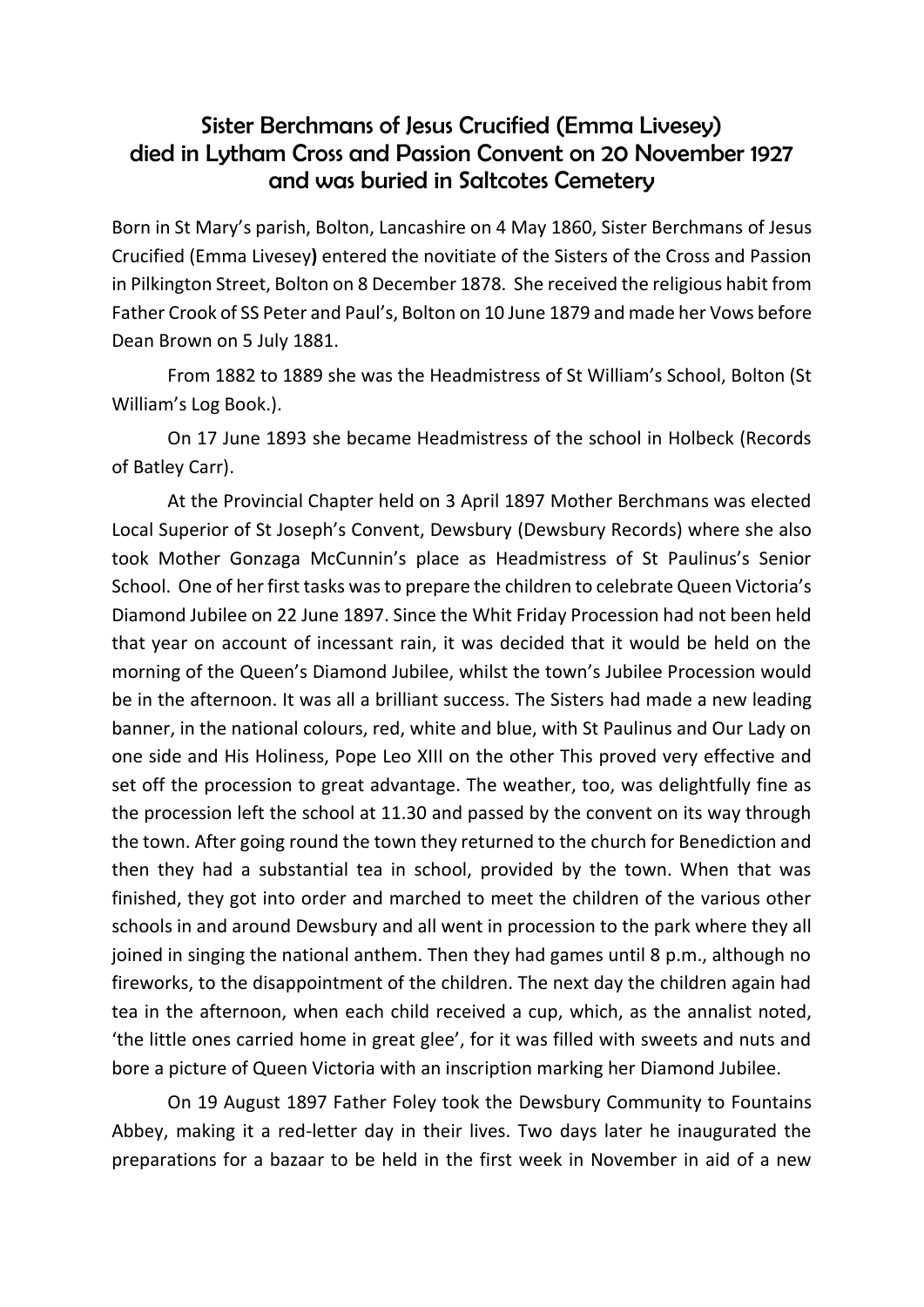schoolroom, ordered by the Inspectorate. In October he gave the responsibility for the bazaar to Mother Berchmans. Her immediate response was to assemble a sewing group from the parish to work for it each Sunday evening after Benediction. The Sisters, too, were very busy, collecting and working for it, for they made two splendid Altar Cloths. In the midst of all the activity, Mother Berchmans received word that there would be a School Inspection on 27 October, just a few days before the bazaar. Fortunately, as the annalist recorded, the result was highly gratifying: 'The Inspector was highly pleased with everything in the schools without a single exception and as a proof gave his most flattering Report before he left, which was an unprecedented act on the part of Inspectors. He expressed his satisfaction at the efficiency of the schoolwork, the good behaviour and the polite, pleasant and felicitous manners of the children.' On 3 November the Sisters assembled the items for their stall for Father Foley's admiration, as well as to mark their prices. 'We estimate their worth at about £120 of really lovely articles', the annalist wrote, 'two sets of vestments, two splendid Altar Cloths, preaching and other stoles, burses, alb, cottas with lace embroidery etc., etc.' When everything was ready on 4 November there was such a profusion of trees, plants, flowers etc. that the hall looked like Fairyland. There were seven stalls, all artificially and charmingly arranged. Father Foley's sister and niece presided at the Sisters' stall which far exceeded any other. A luncheon preceded the opening, during which the schoolchildren, boys and girls, about sixty in number, did their Drill. Then Father Foley escorted the Mayor, Mayoress, clergy and gentlemen to the platform. The children sang a welcome song and two handsomely dressed little girls came forward. One read and presented a beautifully illuminated address to the Mayoress, whilst the other offered her a splendid bouquet. The Mayor responded 'in felicitous language' complimenting the teachers of the children, the Sisters, on the gracious and graceful manner in which the children acquitted themselves. He presented Father Foley with a cheque for £10. Father Mulcahy opened the bazaar the next day and also gave £10. In total the bazaar realised £300, which was wonderful considering the short preparation and 'the poverty of the people, work being miserably bad'. Thanks to the spirit and good management of Mother Berchmans, the annalist noted, there was a thoroughly good feeling between the stall holders and all parties, a total absence of any friction. All seemed to have worked with one heart and mind. The arrangements in every detail were perfect throughout and though the strain on body and mind was great the success, harmony and charity recompensed for it here below, not to mention the never ending reward awaiting them in heaven.

Because times were bad, the people poor and the wintery weather cold, Mother Berchmans realised she needed to do something to help the children to be faithful to their religious duties. Accordingly at the end of term in December 1897 she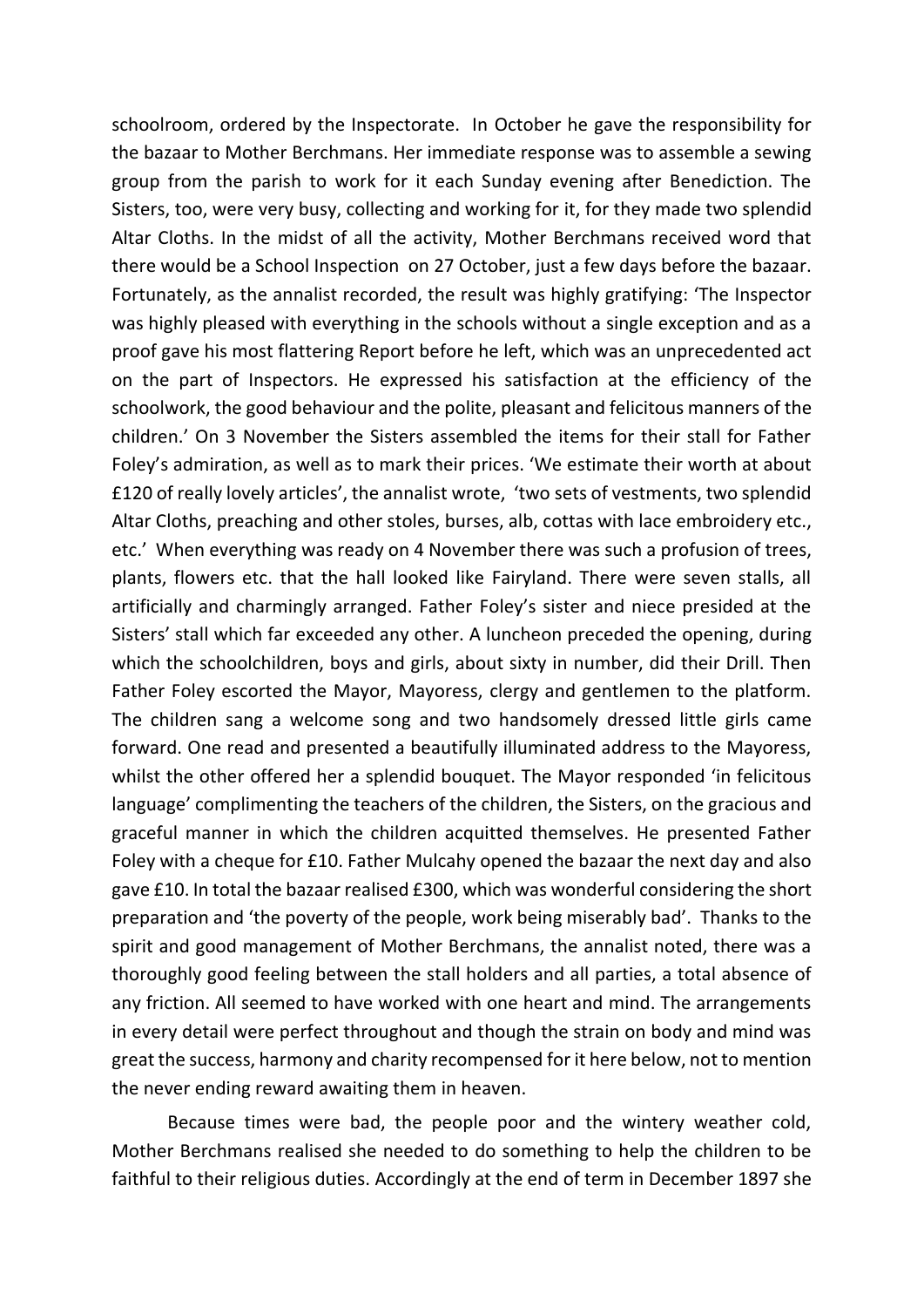provided a tea-party for those children who had attended Mass regularly and she gave prizes to those who had not missed Mass or school attendance. On Shrove Tuesday, 22 February 1898, when the parish held a Tea-Party in the Industrial Hall, a hundred of the children gave a concert after the tea. The newspapers were eloquent in their praise not only of the children, who had delighted the people, but also of the Sisters who had brought them to such proficiency. 'The best children's entertainment there was ever before in Dewsbury, reflecting great credit on the Sisters of the Cross and Passion.'

All these achievements were attained in the most adverse circumstances, for on 5 March 1898, when the Inspectors awarded both the Infant and Senior Schools with the highest grant that could possibly be attained, they also expressed their great satisfaction, especially as the Sisters had such great drawbacks in room and working facilities; and they ordered new classrooms to be provided. Within the month several infants had died of measles.

On 23 December 1899 Mother Berchmans and Sister Anselm, who had charge of the Infants' School, put up a crib in the church; and on 8 January 1900 the new Senior School opened, splendidly equipped. At the same time, however, a Provincial Chapter was held and Mother Berchmans was elected to be Local Superior, and presumably to teach, elsewhere, probably in Yorkshire.

On 1 February 1904 she became Headmistress of SS Peter and Paul's Girls' School, Bolton. With such a record as she had had in Dewsbury, it was not surprising that both Government and Diocesan Inspectors were soon singing her praises and those of her school. 'The energetic, zealous and pious Head Mistress', the Diocesan Inspector wrote in 1909, 'and her able and earnest Staff deserve great credit for their regular and conscientious teaching in this school. I have nothing but praise for the quality of the work throughout this Department. ... The children are all exceedingly well grounded in religious knowledge and by good example shown how to bring it into the practice of their daily lives.' 'A splendid report', added Bishop Louis Casartelli of Salford, no mean scholar himself. Mother Berchmans' own philosophy of education was outlined in the Government Inspector's Report in 1913, 'The Head Mistress has justly conceived that the aim of the school should be to train the girls in habits of intelligence and self reliance, so that when they leave school they will on the one hand be able to face with success the practical problems of everyday life and on the other will carry an appreciation of literature and a power to use books into maturer years.' Thus it continued throughout her teaching apostolate, for in 1923, only two years before Mother Berchmans retired on 1 May 1925, another Inspector wrote of her school, 'The tone of the school is excellent. The girls are clean, well mannered, on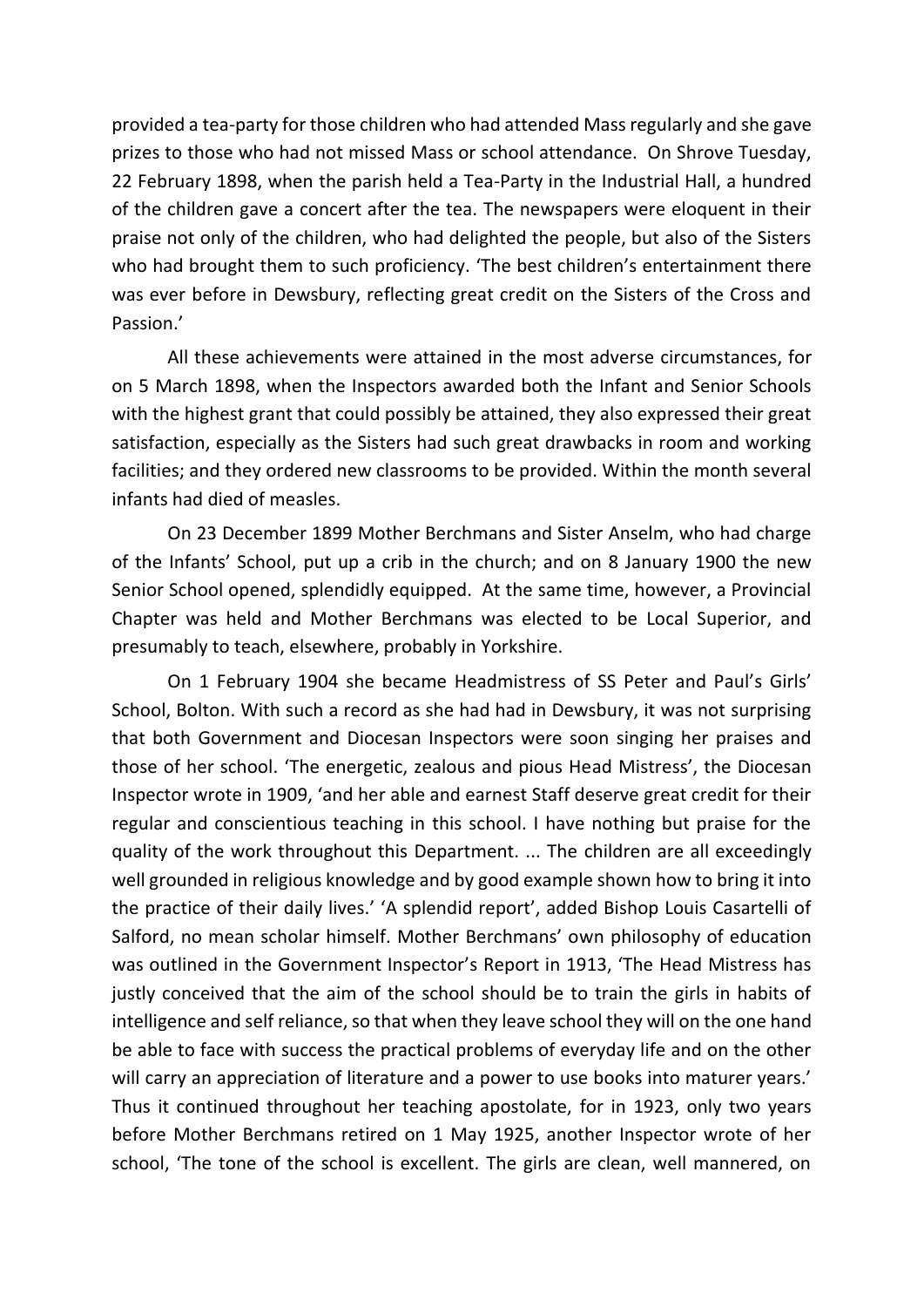happy terms with their teachers and strive to do credit to their school. The teachers are industrious.' On 5 June 1925, John Dillon, writing in the *Harvest*, a magazine in the Diocese of Salford, described Mother Berchmans as 'a great nun'.

'*A noble woman, an exemplary religious, a gifted teacher, a brilliant organiser, are but a few of the outstanding characteristics of the possessor of that name. Mother Berchmans, Headmistress of the Girls' Department at SS Peter and Paul's School, Bolton, Lancashire for the past thirty-three years, has retired from that honoured position, in accordance with the regulations of the Board of Education. Born and brought up on the outskirts of Bolton, the town in which she has laboured and served so well, Mother Berchmans came of an esteemed and respected Catholic Lancashire family, who resided within close proximity to that historic spot Smithills, where the seed of Faith was first planted in the district. It was in the year 1878 that Miss Livesey, as she was then known, entered the novitiate of the Sisters of the Cross and Passion and from the time of her reception her life has been a shining example of devotion to duty. Consequently, during the forty-seven years she has been in the Order, Mother Berchmans has held and still holds important positions. Resolute, yet sympathetic to the last degree, Mother Berchmans possessed the indomitable spirit of determination, which made the seemingly impossible possible. Persons of the average, when embarking upon a project of some magnitude, are not at ease with themselves. They conjure up in their minds the haunting spectre of failure. They either doubt their own capabilities, or those of others with whom they are co-operating. The ultimate result is that what they fear invariably comes to pass. Mother Berchmans was too competent a master to succumb to such frailty. She was at ease always, no matter what her aim and object. The greater the achievement desired, the greater was the ease by which it was assailed and all obstacles surmounted. And the secret of her great achievements is to be found in the fact that she was a genius of organisation and a gifted manipulator of people. It is no wonder, then, that through her ardent enthusiasm combined with her capabilities for doing greater things, she won the confidence and esteem of those with whom she laboured and came to be looked upon as a "Gilt Edged Security". As an educationist, the results of her labours in that sphere stand out as a lasting tribute to the talents with which she had been endowed. She managed and controlled what we might rightly term an elementary seat of learning second to none in the country. The seed of the Faith, which had been planted in the fertile mind of the child, was nourished and cultivated under her direction; with the result that the greatest monument that can ever be erected to her is that which she herself built up during her long career; the great Catholic Womanhood, in which she has produced the true spirit of real Catholic enthusiasm and a warm-hearted generosity. And now, whether it be mere coincidence or the work of some Power over which man hath no control, the year of Mother*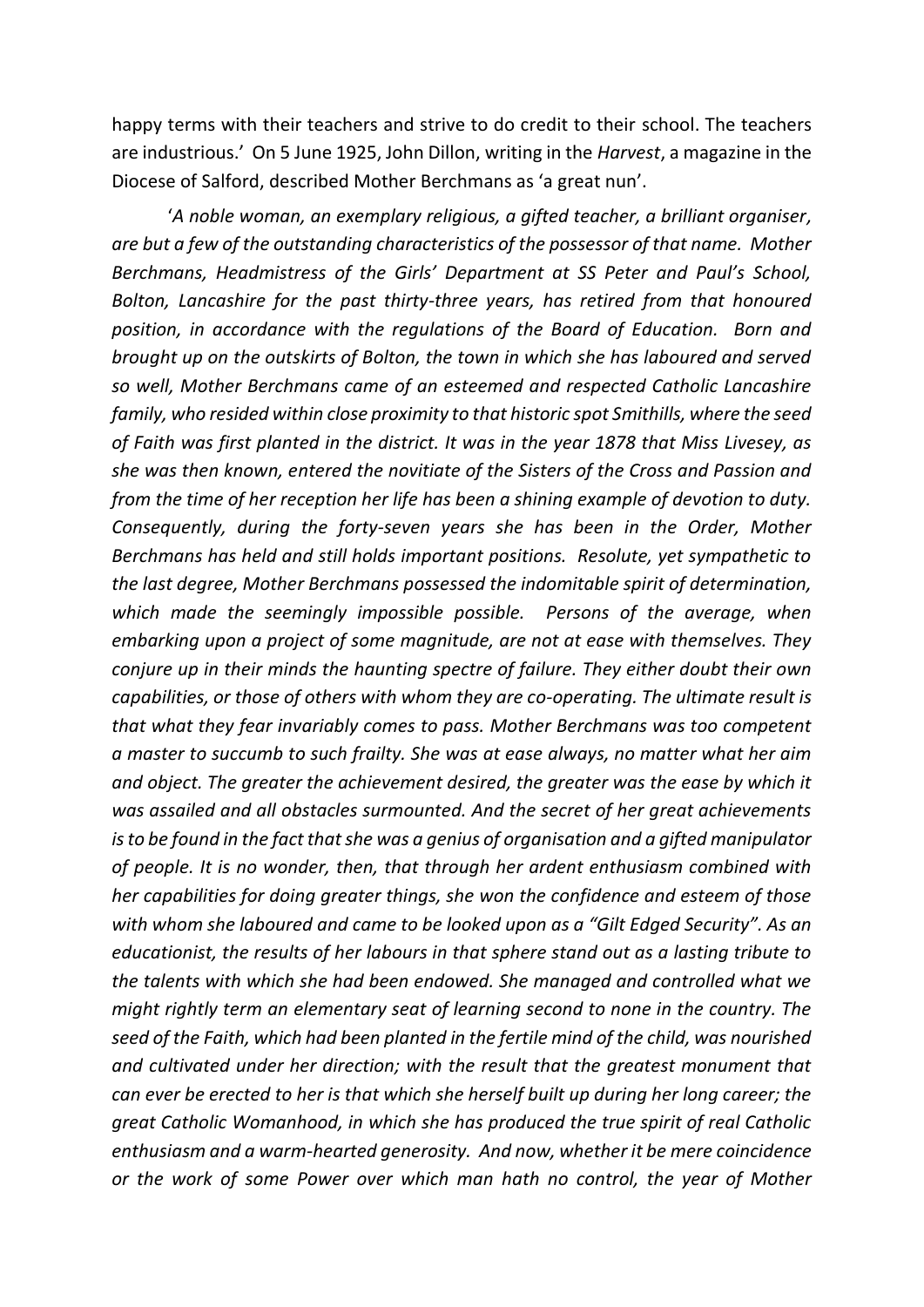*Berchman's retiral is to see the result of a life of self-sacrifice and devotion crowned with success. The huge debt, which her people inherited some twenty-five years ago, and which has been a heavy burden borne by priests and people of the parish [of SS Peter and Paul's] during the intervening years has, at long last, been reduced from thousands of pounds and shillings to pence. And, please God, before the Fall of 1925, the remaining pence will have been obliterated. And when this has come to pass, the prayers of the child, the youth, the man and the woman will go out in volumes, in thanksgiving for so great and noble a daughter of God having come amongst them and having been the means whereby their heavy burden has been removed. Mother Berchmans has taken the curtain! She has retired from her life of perpetual motion; and may God grant to her the health and strength to live and enjoy her well-earned retirement, which is her temporal reward for faithful and devoted service to God and man.'*

Mother Berchman's final service to the Congregation of the Sisters of the Cross and Passion, in 1926, was to write an orderly account of its history from the time of its foundation by Elizabeth Prout. It was then seventy-five years since the Foundress, Elizabeth Prout had bravely led the first group of Sisters to their Clothing in the religious habit on 21 November 1852 and, with the death in 1926 of Sister Mary Helen James, the last Sister to have known the Foundress personally, it was realised how little was known either of her or of the early days of the Congregation. Moreover, by 1926 the Congregation was extending to Chile, Argentina and North America. It seems to have been recognised that the time had come to write a *life* of the Foundress and an orderly account of the history of what was fast becoming an international Congregation. The task was entrusted to Mother Berchmans, who after her retiral from SS Peter and Paul's had gone to live in Lytham. Mother Berchmans placed the story of Elizabeth Prout and the founding of our Congregation in the context of the early apostolate of the Passionists in England, as foreseen by St Paul of the Cross and pioneered by Blessed Dominic Barberi, Father Ignatius Spencer and Father Gaudentius Rossi. Her document presents an important indication of the traditions handed down in the Congregation in those first seventy-five years of its existence. She also gave a pen-portrait of the Foundress as *'a refined, intelligent and gently nurtured lady', who had had to leave home because of her conversion to Catholicism and who, in spite of being crippled with tuberculosis in her knee taught in Manchester and 'spent all her spare time amongst the poor and neglected Catholics. She was soon joined by other zealous companions who shared her enthusiasm and together they achieved a marvellous amount of good. They taught in schools, visited the sick and negligent Catholics, taught in the night schools and also Sunday schools in Manchester, gave instructions to non-Catholics and worked at ecclesiastical embroidery and other forms*